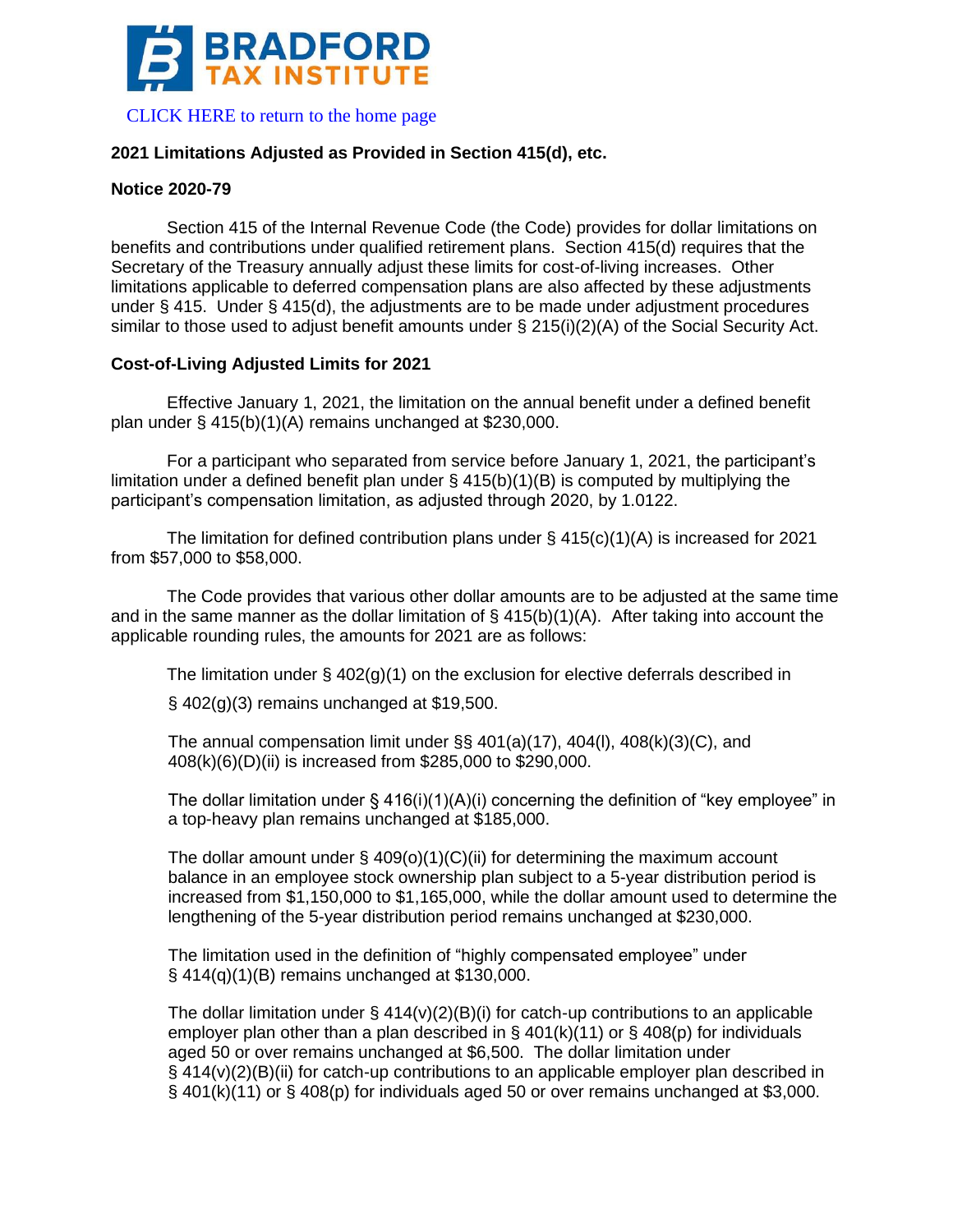The annual compensation limitation under  $\S$  401(a)(17) for eligible participants in certain governmental plans that, under the plan as in effect on July 1, 1993, allowed cost-ofliving adjustments to the compensation limitation under the plan under § 401(a)(17) to be taken into account, is increased from \$425,000 to \$430,000.

The compensation amount under § 408(k)(2)(C) regarding simplified employee pensions (SEPs) is increased from \$600 to \$650.

The limitation under § 408(p)(2)(E) regarding SIMPLE retirement accounts remains unchanged at \$13,500.

The limitation on the aggregate amount of length of service awards accruing with respect to any year of service for any bona fide volunteer under § 457(e)(11)(B)(ii) concerning deferred compensation plans of state and local governments and tax-exempt organizations remains unchanged at \$6,000.

The limitation on deferrals under  $\S$  457(e)(15) concerning deferred compensation plans of state and local governments and tax-exempt organizations remains unchanged at \$19,500.

The limitation under  $\S$  664(g)(7) concerning the qualified gratuitous transfer of qualified employer securities to an employee stock ownership plan remains unchanged at \$50,000.

The compensation amount under  $\S$  1.61-21(f)(5)(i) of the Income Tax Regulations concerning the definition of "control employee" for fringe benefit valuation purposes remains unchanged at \$115,000. The compensation amount under § 1.61-21(f)(5)(iii) is increased from \$230,000 to \$235,000.

The dollar limitation on premiums paid with respect to a qualifying longevity annuity contract under  $\S 1.401(a)(9)-6$ , A-17(b)(2)(i) of the Income Tax Regulations remains unchanged at \$135,000.

The Code provides that the \$1,000,000,000 threshold used to determine whether a multiemployer plan is a systemically important plan under  $\S$  432(e)(9)(H)(v)(III)(aa) is adjusted using the cost-of-living adjustment provided under § 432(e)(9)(H)(v)(III)(bb). After taking the applicable rounding rule into account, the threshold used to determine whether a multiemployer plan is a systemically important plan under §  $432(e)(9)(H)(v)(III)(aa)$  is increased from \$1,135,000,000 to \$1,176,000,000.

The Code also provides that several retirement-related amounts are to be adjusted using the cost-of-living adjustment under § 1(f)(3). After taking the applicable rounding rules into account, the amounts for 2021 are as follows:

The adjusted gross income limitation under  $\S$  25B(b)(1)(A) for determining the retirement savings contributions credit for married taxpayers filing a joint return is increased from \$39,000 to \$39,500; the limitation under § 25B(b)(1)(B) is increased from \$42,500 to \$43,000; and the limitation under  $\S$ ,  $25B(b)(1)(C)$  and  $25B(b)(1)(D)$  is increased from \$65,000 to \$66,000.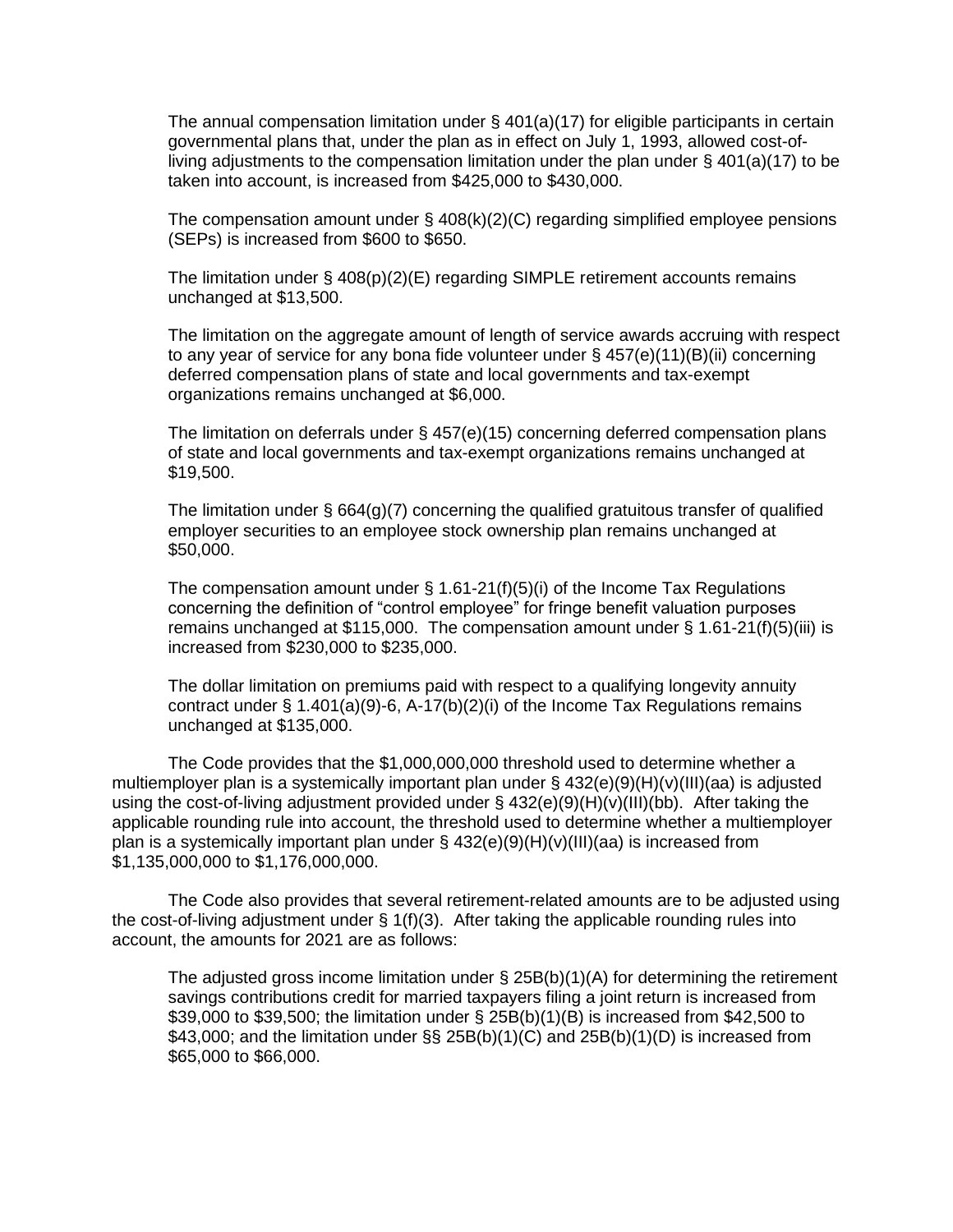The adjusted gross income limitation under  $\S$  25B(b)(1)(A) for determining the retirement savings contributions credit for taxpayers filing as head of household is increased from \$29,250 to \$29,625; the limitation under § 25B(b)(1)(B) is increased from \$31,875 to \$32,250; and the limitation under §§ 25B(b)(1)(C) and 25B(b)(1)(D) is increased from \$48,750 to \$49,500.

The adjusted gross income limitation under  $\S$  25B(b)(1)(A) for determining the retirement savings contributions credit for all other taxpayers is increased from \$19,500 to \$19,750; the limitation under § 25B(b)(1)(B) is increased from \$21,250 to \$21,500; and the limitation under  $\S$ § 25B(b)(1)(C) and 25B(b)(1)(D) is increased from \$32,500 to \$33,000.

The deductible amount under  $\S 219(b)(5)(A)$  for an individual making qualified retirement contributions remains unchanged at \$6,000.

The applicable dollar amount under  $\S 219(g)(3)(B)(i)$  for determining the deductible amount of an IRA contribution for taxpayers who are active participants filing a joint return or as a qualifying widow(er) is increased from \$104,000 to \$105,000. The applicable dollar amount under  $\S 219(g)(3)(B)(ii)$  for all other taxpayers who are active participants (other than married taxpayers filing separate returns) is increased from \$65,000 to \$66,000. If an individual or the individual's spouse is an active participant, the applicable dollar amount under  $\S 219(g)(3)(B)(iii)$  for a married individual filing a separate return is not subject to an annual cost-of-living adjustment and remains \$0. The applicable dollar amount under  $\S 219(g)(7)(A)$  for a taxpayer who is not an active participant but whose spouse is an active participant is increased from \$196,000 to \$198,000.

Accordingly, under § 219(g)(2)(A), the deduction for taxpayers making contributions to a traditional IRA is phased out for single individuals and heads of household who are active participants in a qualified plan (or another retirement plan specified in § 219(g)(5)) and have adjusted gross incomes (as defined in § 219(g)(3)(A)) between \$66,000 and \$76,000, increased from between \$65,000 and \$75,000. For married couples filing jointly, if the spouse who makes the IRA contribution is an active participant, the income phase-out range is between \$105,000 and \$125,000, increased from between \$104,000 and \$124,000. For an IRA contributor who is not an active participant and is married to someone who is an active participant, the deduction is phased out if the couple's income is between \$198,000 and \$208,000, increased from between \$196,000 and \$206,000. For a married individual filing a separate return who is an active participant, the phaseout range is not subject to an annual cost-of-living adjustment and remains \$0 to \$10,000.

The adjusted gross income limitation under  $\S$  408A(c)(3)(B)(ii)(I) for determining the maximum Roth IRA contribution for married taxpayers filing a joint return or for taxpayers filing as a qualifying widow(er) is increased from \$196,000 to \$198,000. The adjusted gross income limitation under  $\S$  408A(c)(3)(B)(ii)(II) for all other taxpayers (other than married taxpayers filing separate returns) is increased from \$124,000 to \$125,000. The applicable dollar amount under § 408A(c)(3)(B)(ii)(III) for a married individual filing a separate return is not subject to an annual cost-of-living adjustment and remains \$0.

Accordingly, under § 408A(c)(3)(A), the adjusted gross income phase-out range for taxpayers making contributions to a Roth IRA is \$198,000 to \$208,000 for married couples filing jointly, increased from \$196,000 to \$206,000. For single individuals and